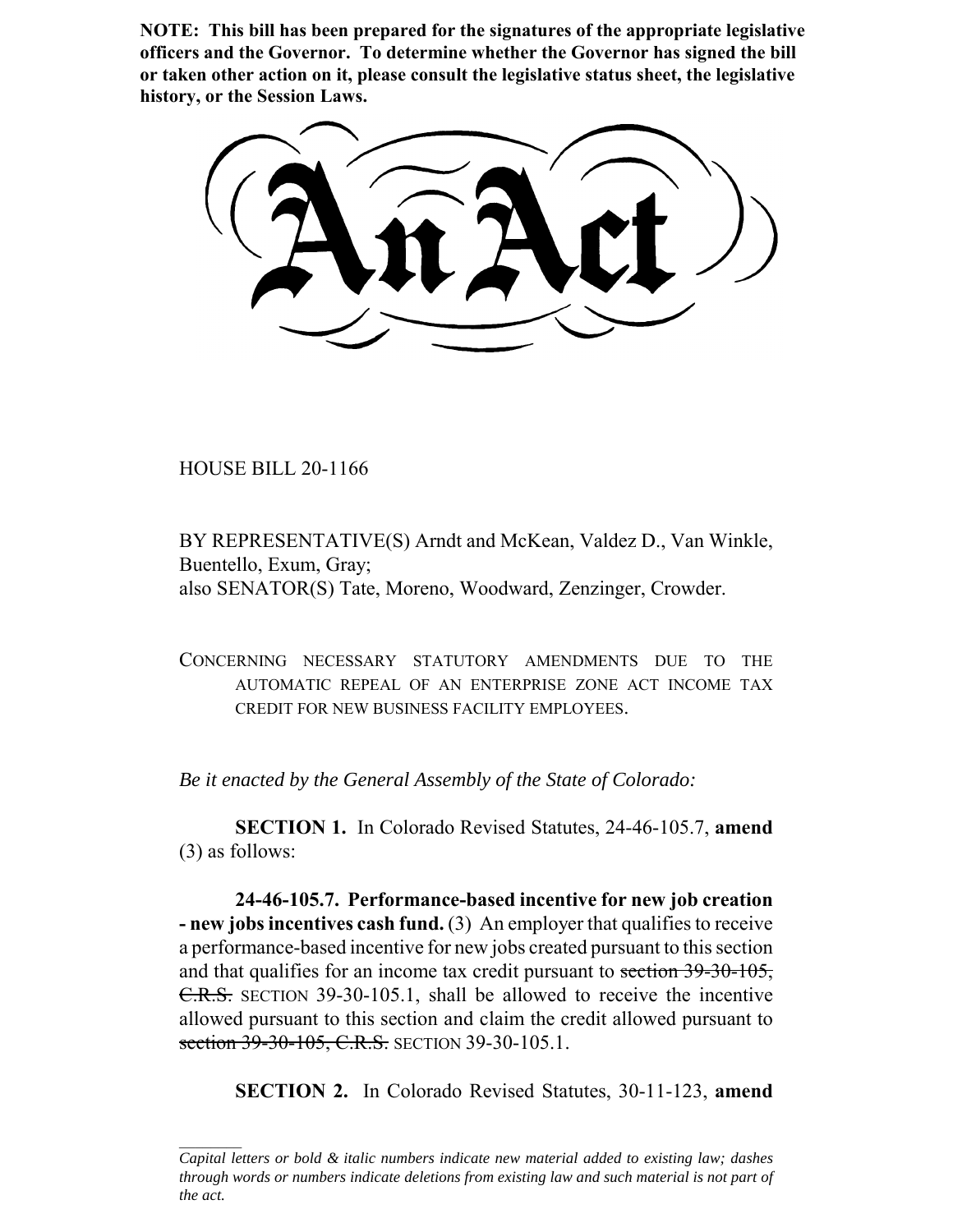$(1)(b)$  and  $(2)$  as follows:

**30-11-123. New business facilities - expansion of existing business facilities - incentives - limitations - authority to exceed revenue-raising limitations - legislative declaration - definitions.** (1) (b) Notwithstanding any law to the contrary, any county may negotiate for an incentive payment or credit with any taxpayer who establishes a new business facility, as defined in section  $39-30-105$  (7)(e), C.R.S. SECTION 39-30-105.1 (6)(b), in the county. In no instance  $\frac{\text{shall}}{\text{max}}$  MAY any negotiation result in an annual incentive payment or credit that is greater than the amount of the taxes levied by the county upon the taxable personal property located at or within the new business facility and used in connection with the operation of the new business facility for the current property tax year. The term of any agreement made prior to August 6, 2014, pursuant to the provisions of this subsection (1) shall MAY not exceed ten years, including the term of any original agreement being renewed. The term of any agreement made on or after August 6, 2014, pursuant to this subsection (1) shall MAY not exceed thirty-five years, which does not include the term of any prior agreement.

(2) Notwithstanding any law to the contrary, any county may negotiate for an incentive payment or credit with any taxpayer who expands a facility, as defined in section  $39-30-105$  (7)(c), C.R.S., the expansion of which constitutes a new business facility, as defined in section 39-30-105  $(7)(e)$ , C.R.S., SECTION 39-30-105.1 (6)(e), THE EXPANSION OF WHICH AUTHORIZES A TAXPAYER TO CLAIM A CREDIT DESCRIBED IN SECTION 39-30-105.1, and that is located in the county. In no instance shall MAY any negotiation result in an annual incentive payment or credit that is greater than the amount of the taxes levied by the county upon the taxable personal property directly attributable to the expansion, located at or within the expanded facility, and used in connection with the operation of the expanded facility for the current property tax year. The term of any agreement made prior to August 6, 2014, pursuant to the provisions of this subsection  $(2)$  shall MAY not exceed ten years, including the term of any original agreement being renewed. The term of any agreement made on or after August 6, 2014, pursuant to this subsection  $(2)$  shall MAY not exceed thirty-five years, which does not include the term of any prior agreement.

**SECTION 3.** In Colorado Revised Statutes, 31-15-903, **amend**  $(1)(b)$  and  $(2)$  as follows:

## PAGE 2-HOUSE BILL 20-1166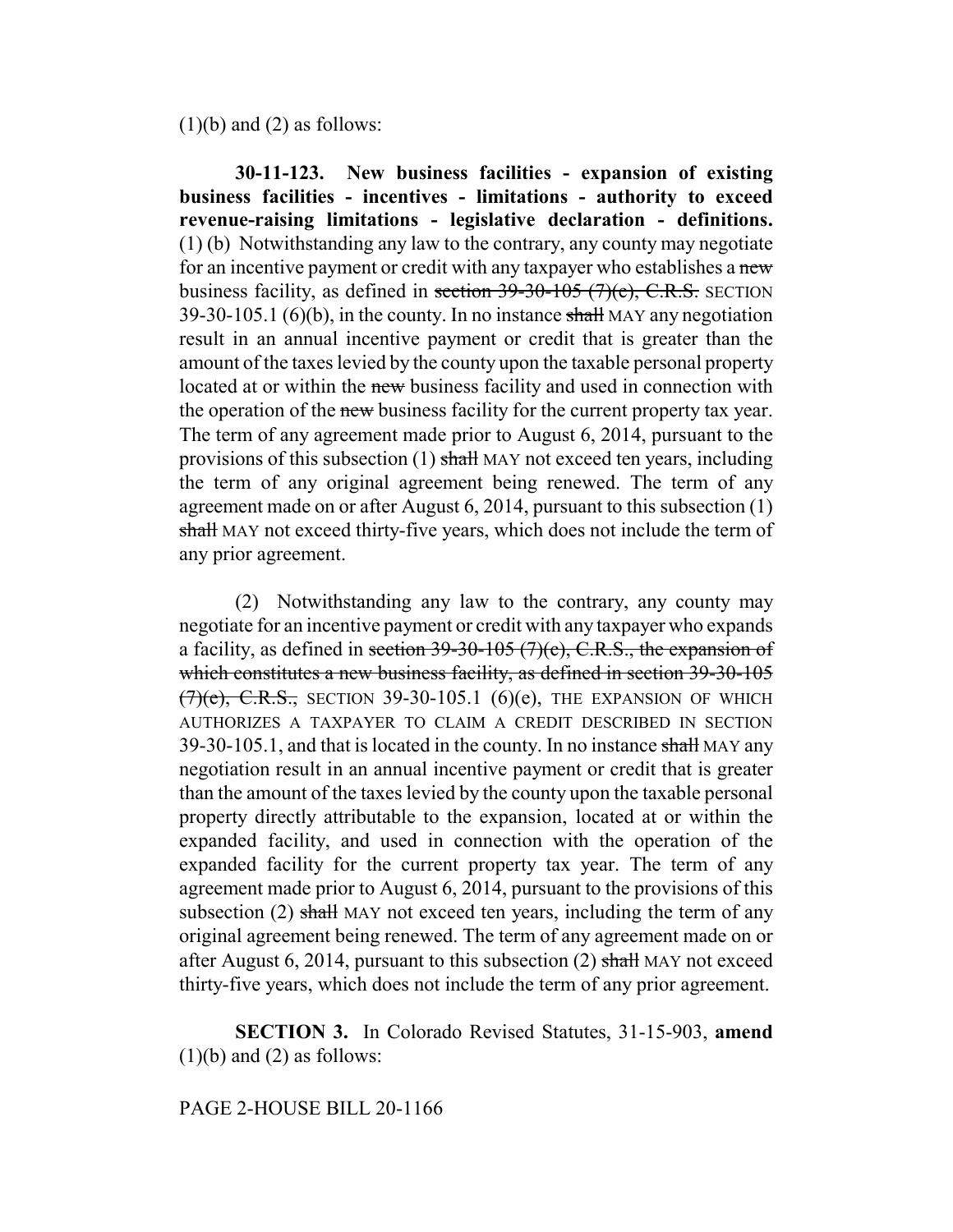**31-15-903. Legislative declaration - municipalities - new business facilities - expanded or existing business facilities - incentives limitations - authority to exceed revenue-raising limitation.** (1) (b) Notwithstanding any law to the contrary, any municipality may negotiate for an incentive payment or credit with any taxpayer who establishes a new business facility, as defined in section  $39-30-105$  (7)(e), C.R.S. SECTION 39-30-105.1 (6)(b), in the municipality. In no instance shall MAY any negotiation result in an annual incentive payment or credit that is greater than the amount of taxes levied by the municipality upon the taxable personal property located at or within the new business facility and used in connection with the operation of the new business facility for the current property tax year. The term of any agreement made prior to August 6, 2014, pursuant to the provisions of this subsection  $(1)$  shall MAY not exceed ten years, including the term of any original agreement being renewed. The term of any agreement made on or after August 6, 2014, pursuant to this subsection (1) shall MAY not exceed thirty-five years, which does not include the term of any prior agreement.

(2) Notwithstanding any law to the contrary, any municipality may negotiate for an incentive payment or credit with any taxpayer who expands a facility, as defined in section  $39-30-105$  (7)(c), C.R.S., the expansion of which constitutes a new business facility, as defined in section 39-30-105  $(7)(e)$ , C.R.S., SECTION 39-30-105.1 (6)(e), THE EXPANSION OF WHICH AUTHORIZES A TAXPAYER TO CLAIM A CREDIT DESCRIBED IN SECTION  $39-30-105.1$ , and that is located in the municipality. In no instance shall MAY any negotiation result in an annual incentive payment or credit that is greater than the amount of the taxes levied by the municipality upon the taxable personal property directly attributable to the expansion, located at or within the expanded facility, and used in connection with the operation of the expanded facility for the current property tax year. The term of any agreement made prior to August 6, 2014, pursuant to the provisions of this subsection  $(2)$  shall MAY not exceed ten years, including the term of any original agreement being renewed. The term of any agreement made on or after August 6, 2014, pursuant to this subsection (2) shall MAY not exceed thirty-five years, which does not include the term of any prior agreement.

**SECTION 4.** In Colorado Revised Statutes, 32-1-1702, **amend** (1) and (2) as follows:

**32-1-1702. New business facilities - expanded or existing**

PAGE 3-HOUSE BILL 20-1166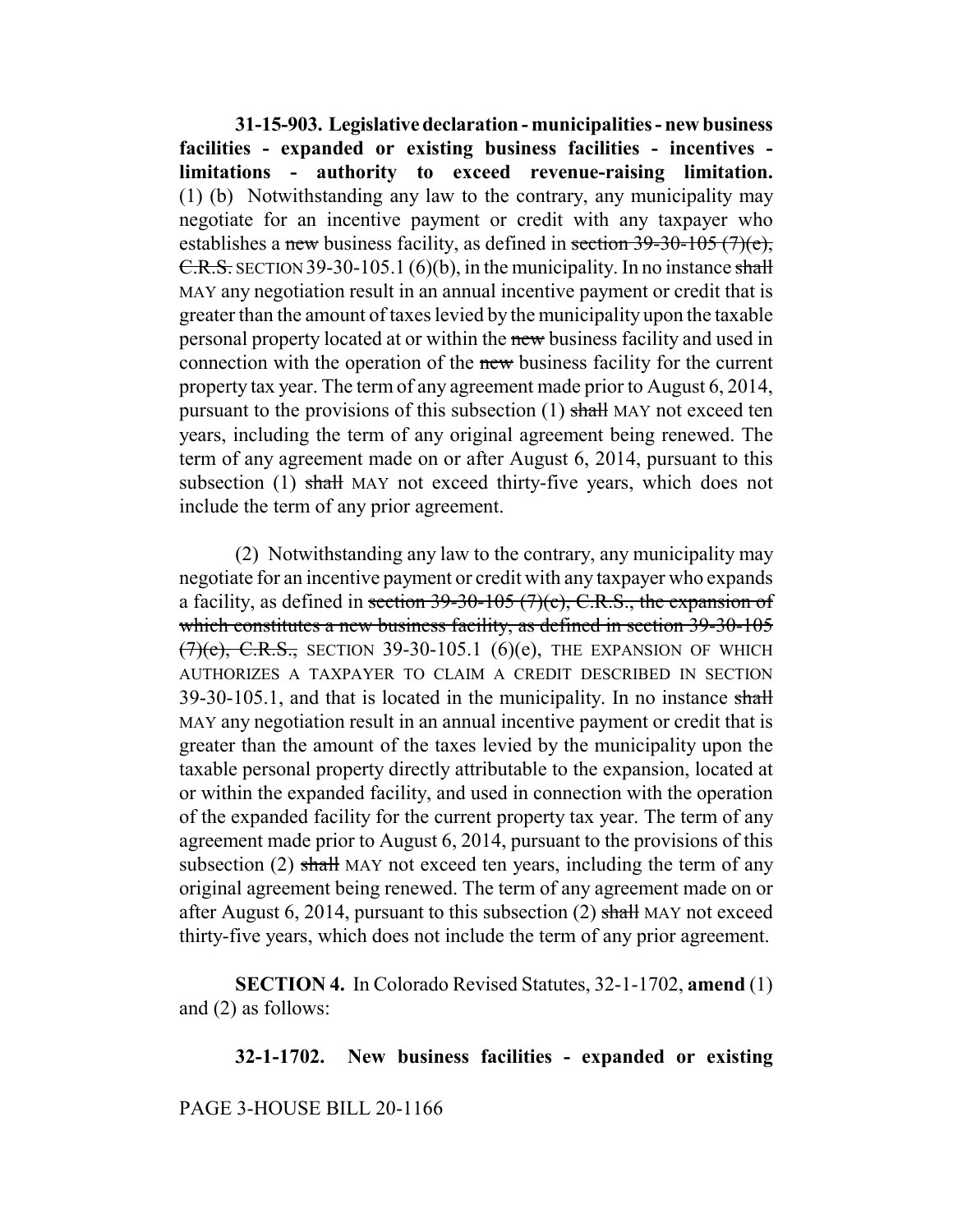**business facilities - incentives - limitations - authority to exceed revenue-raising limitation.** (1) Notwithstanding any law to the contrary, a special district may negotiate for an incentive payment or credit with a taxpayer who establishes a new business facility, as defined in section 39-30-105 (7)(e), C.R.S. SECTION 39-30-105.1 (6)(b), in the special district. In no instance shall MAY any negotiation result in an annual incentive payment or credit that is greater than the amount of taxes levied by the special district upon the taxable business personal property located at or within the new business facility and used in connection with the operation of the new business facility for the current property tax year. The term of any agreement made prior to August 6, 2014, pursuant to the provisions of this subsection  $(1)$  shall MAY not exceed ten years, including the term of any original agreement being renewed. The term of any agreement made on or after August 6, 2014, pursuant to this subsection  $(1)$  shall MAY not exceed thirty-five years, which does not include the term of any prior agreement.

(2) Notwithstanding any law to the contrary, a special district may negotiate for an incentive payment or credit with a taxpayer who expands a facility, as defined in section  $39-30-105$  (7)(c), C.R.S., the expansion of which constitutes a new business facility, as defined in section 39-30-105  $(7)(e)$ , C.R.S., SECTION 39-30-105.1 (6)(e), THE EXPANSION OF WHICH AUTHORIZES A TAXPAYER TO CLAIM A CREDIT DESCRIBED IN SECTION 39-30-105.1, and that is located in the special district. In no instance shall MAY any negotiation result in an annual incentive payment or credit that is greater than the amount of the taxes levied by the special district upon the taxable business personal property directly attributable to the expansion located at or within the expanded facility and used in connection with the operation of the expanded facility for the current property tax year. The term of any agreement made prior to August 6, 2014, pursuant to the provisions of this subsection (2) shall MAY not exceed ten years, including the term of any original agreement being renewed. The term of any agreement made on or after August 6, 2014, pursuant to this subsection (2) shall MAY not exceed thirty-five years, which does not include the term of any prior agreement.

**SECTION 5.** In Colorado Revised Statutes, 39-30-103, **amend** (4)(b) introductory portion, (4)(b)(IX), (4)(b)(X), (6)(a), and (7)(a) introductory portion as follows:

## **39-30-103. Zones established - review - termination - repeal.**

PAGE 4-HOUSE BILL 20-1166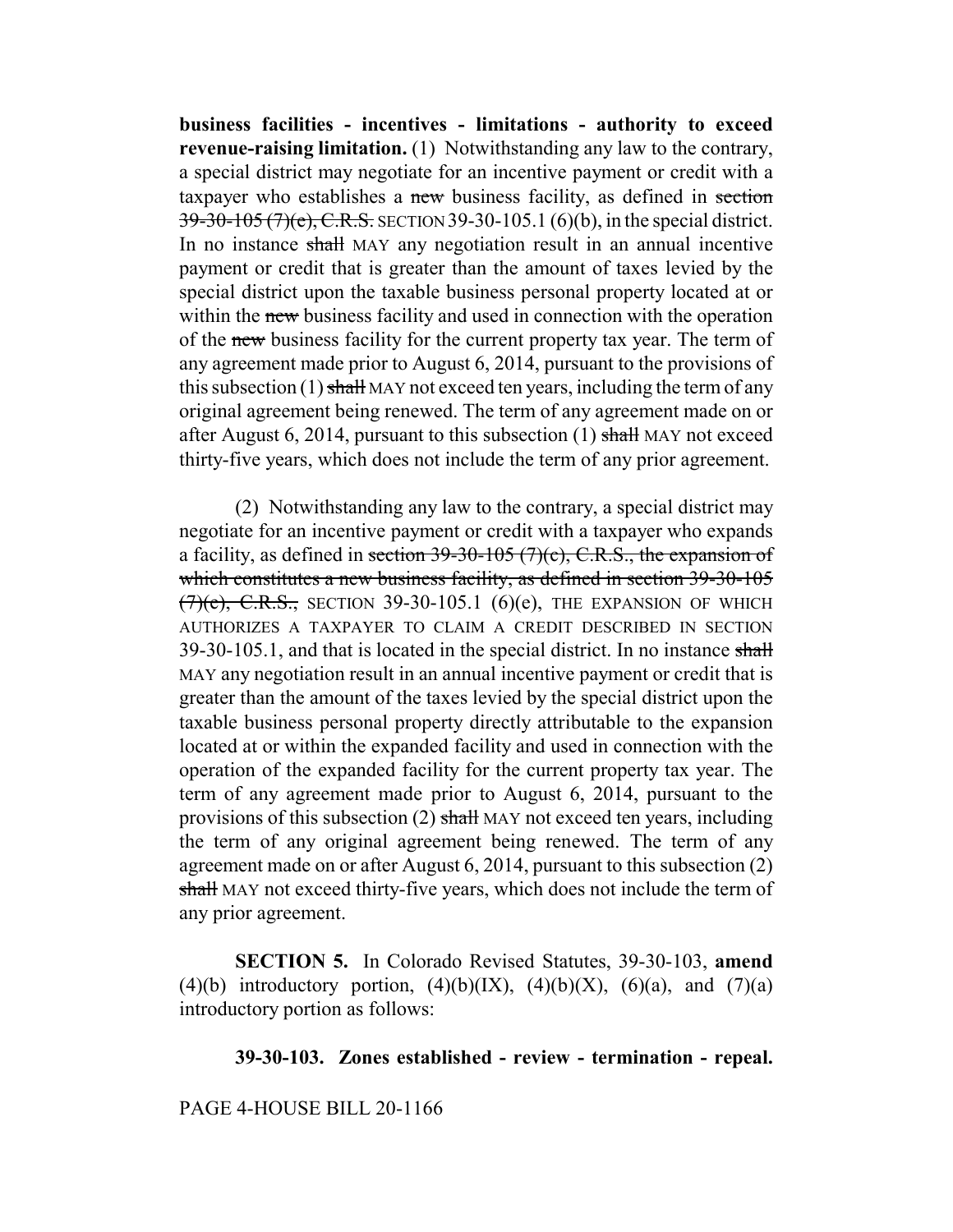(4) (b) The Colorado economic development commission shall work with the zone administrators of each enterprise zone to ensure that each zone has specific economic development objectives with outcomes that can be measured with specific, verifiable data. The director of the Colorado office of economic development shall require the zone administrators for each zone to submit annual documentation of efforts to improve conditions in areas designated as enterprise zones and the results of those efforts. Such annual documentation shall MUST include specific, verifiable data that can be used to measure whether the zone has achieved the specific economic development objectives for the zone that have measurable outcomes. In order for the commission to determine if the enterprise zones or portions thereof are achieving the specific economic development objectives submitted pursuant to this paragraph  $(b)$  or to paragraph  $(d)$  of subsection  $(3)$  of this section SUBSECTION (4)(b) OR TO SUBSECTION (3)(d) OF THIS SECTION, such annual documentation shall MUST include, but need not be limited to, the most recent statistics available for companies claiming enterprise zone tax credits on:

(IX) The number of employees employed in new or expanded business facilities for which a credit is claimed pursuant to section 39-30-105 and the number of business facility employees for which a credit is claimed pursuant to section 39-30-105.1;

(X) The amount of investment tax credits claimed pursuant to section 39-30-104, the amount of credits claimed for new business facility employees pursuant to section 39-30-105, SECTION 39-30-104 and the amount of credits claimed pursuant to section 39-30-105.1;

(6) (a) When the termination of an enterprise zone or portion of an enterprise zone would prevent a taxpayer from qualifying for tax benefits under this article ARTICLE 30 and the taxpayer can identify job creation or capital expansion activities that were planned prior to the termination announcement and that would have otherwise entitled the taxpayer to claim tax benefits under section 39-30-103.5, 39-30-104, 39-30-105, or 39-30-105.1, the enterprise zone administrator and the taxpayer shall jointly certify detailed information about such planned activities. A taxpayer who files such certification with the taxpayer's state income tax return may claim tax benefits otherwise actually earned up to the limits of such certified information for a period not to exceed the ten tax years following the year in which the enterprise zone or portion of an enterprise zone was

## PAGE 5-HOUSE BILL 20-1166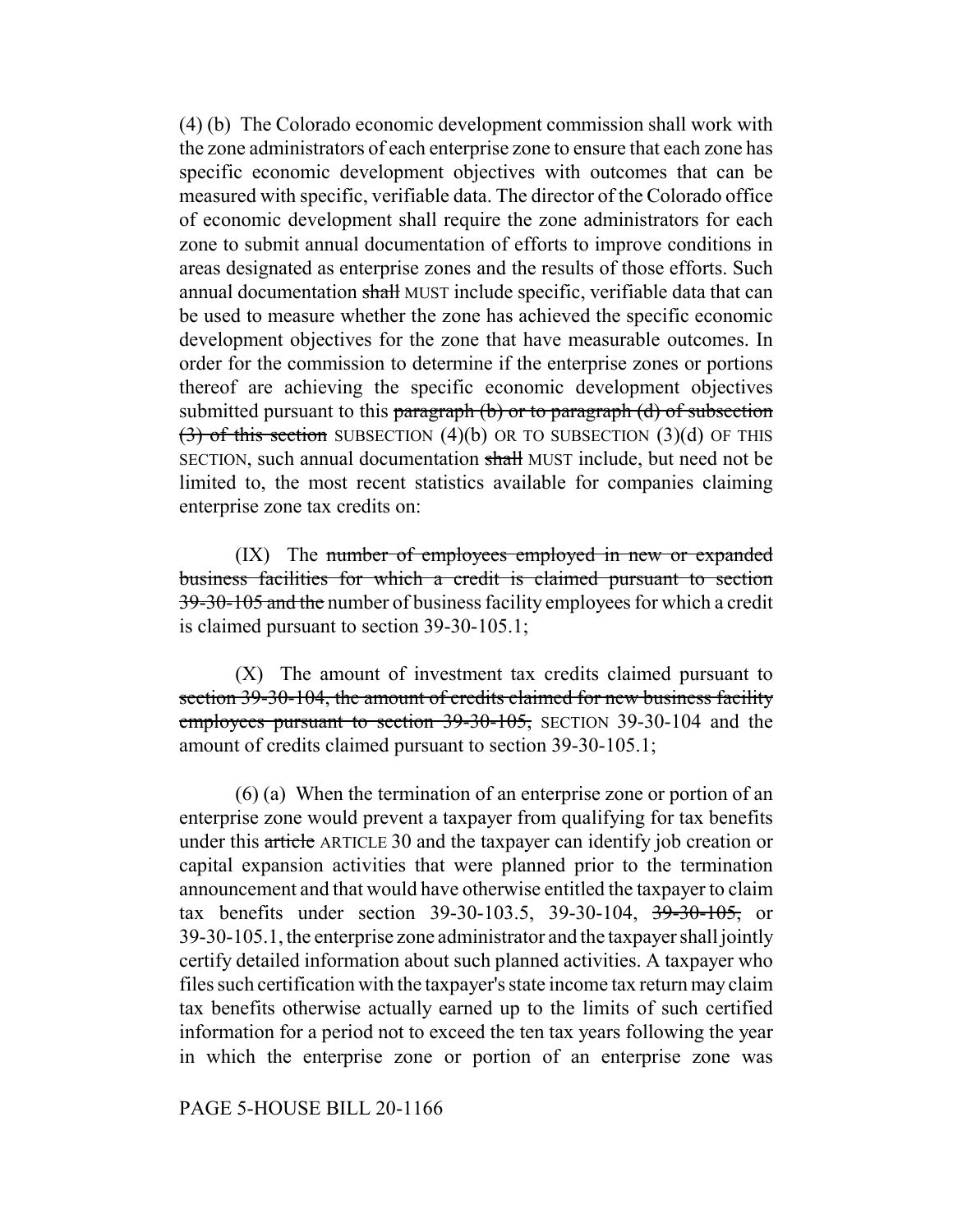terminated. It is the intent of this subsection (6) only to permit taxpayers to claim tax benefits on which they demonstrably relied in making business planning decisions, and, except as specifically provided in this subsection (6), nothing in this subsection (6) shall MAY be construed to authorize the commission or any enterprise zone administrator to grant tax benefits that have been repealed by the general assembly or to grant tax benefits in excess of the limits established by law.

(7) (a) Beginning on January 1, 2012, before a taxpayer engages in any activity for which the taxpayer intends to claim an income tax credit pursuant to section 39-30-104, <del>39-30-105,</del> 39-30-105.1, 39-30-105.5, or 39-30-105.6, an authorized company official of the taxpayer's business or the taxpayer who is the owner of the business shall submit a pre-certification form to the enterprise zone administrator as specified in this subsection (7). A taxpayer that completes an activity prior to January 1, 2012, for which the taxpayer intends to claim an income tax credit pursuant to this article ARTICLE 30 shall submit to the zone administrator on or before December 31, 2012, any information related to such completed activity that is necessary to receive certification from the zone administrator that the taxpayer's business is located in the enterprise zone. Nothing in this subsection  $(7)$  shall MAY be construed to require a taxpayer to submit a pre-certification form to the zone administrator for activities completed prior to January 1, 2012. In connection with the pre-certification, the taxpayer shall be required to:

**SECTION 6.** In Colorado Revised Statutes, 39-30-103.2, **amend** (5) as follows:

**39-30-103.2. Enhanced rural enterprise zones - criteria termination.** (5) If the termination of an enhanced rural enterprise zone would prevent a taxpayer from qualifying for tax benefits under this article ARTICLE 30 and the taxpayer can identify job creation or capital expansion activities that were planned before the director of the Colorado office of economic development issued the list of eligible counties and that would have otherwise entitled the taxpayer to claim tax benefits under section 39-30-105 or SECTION 39-30-105.1, the enterprise zone administrator and the taxpayer shall jointly certify detailed information about such planned activities. A taxpayer who files such certification with the taxpayer's state income tax return may claim tax benefits otherwise actually earned up to the limits of such certified information for a period not to exceed the five tax

PAGE 6-HOUSE BILL 20-1166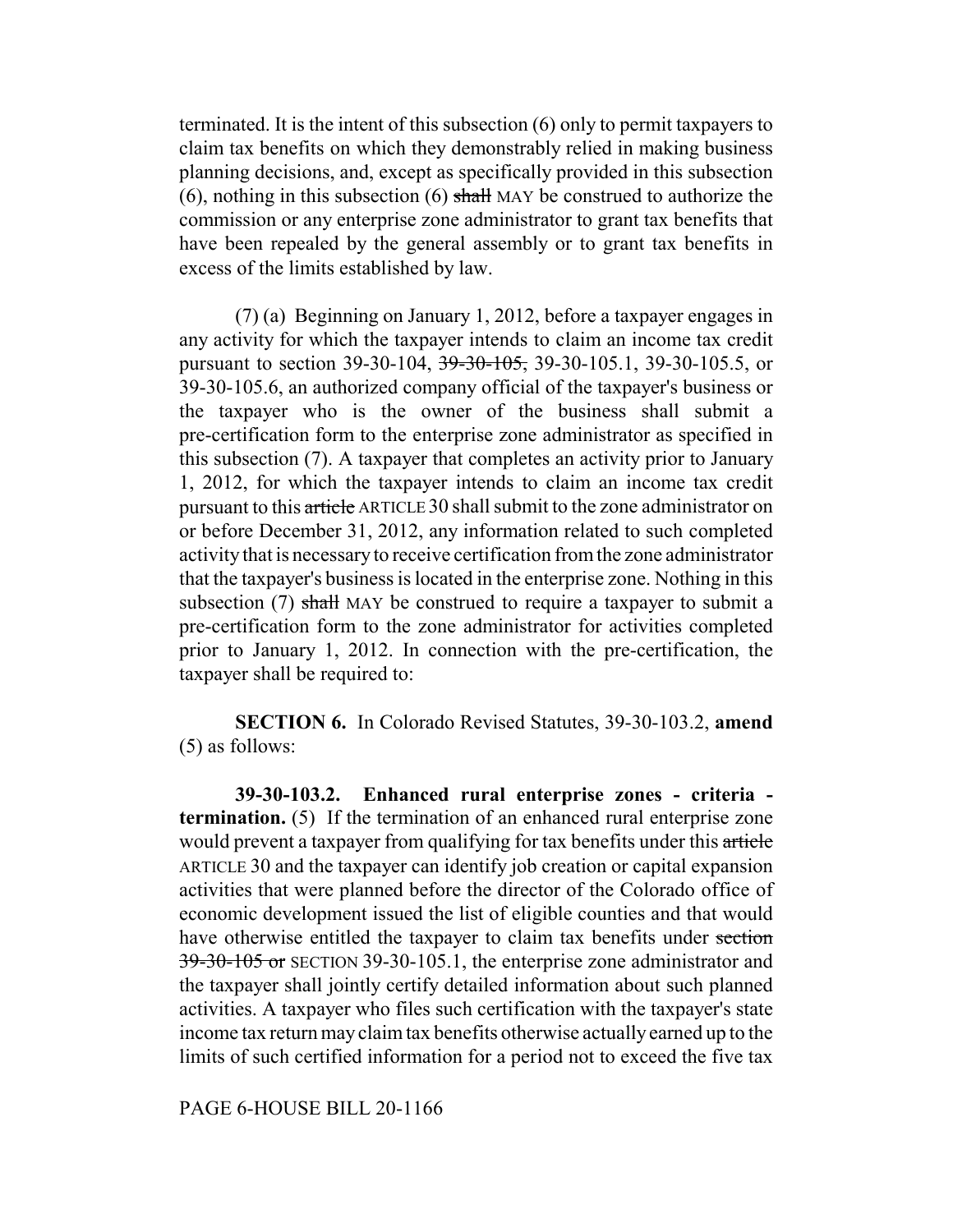years following the year in which the enhanced rural enterprise zone was terminated. It is the intent of this subsection (5) to permit taxpayers to claim only those tax benefits on which they demonstrably relied in making business planning decisions, and, except as specifically provided in this subsection  $(5)$ , nothing in this subsection  $(5)$  shall MAY be construed to authorize any enterprise zone administrator to grant tax benefits that have been repealed by law or to grant tax benefits in excess of the limits established by law.

**SECTION 7.** In Colorado Revised Statutes, 39-30-104, **amend**  $(2)(a)$ ; and **repeal**  $(6)$  as follows:

**39-30-104. Credit against tax - investment in certain property - definitions.** (2) (a) For income tax years commencing prior to January 1, 2014, the amount of the credit set forth in subsection (1) of this section shall be subject to the limitations of section 39-22-507.5; except that, in computing the limitations on credit pursuant to section 39-22-507.5 (3), a taxpayer's actual tax liability for the income tax year shall not be reduced by the amount of credits allowed by section 39-30-105 SECTION 39-30-105.1 and the limit on that portion of a taxpayer's tax liability that exceeds five thousand dollars shall be fifty percent.

(6) For credits claimed for income tax years commencing on or after January 1, 1997, no credit shall be allowed pursuant to this section if the investment resulted from the relocation of a business operation from within the state to an enterprise zone, regardless of whether the original location of the operation was within an enterprise zone, except to the extent such relocation meets the criteria for an expansion pursuant to section 39-30-105  $(7)(e)(H)$  and  $(7)(e)(HH)$ .

**SECTION 8.** In Colorado Revised Statutes, 39-30-107.5, **amend**  $(1)(a)$  and  $(2)$  as follows:

**39-30-107.5. Taxable property valuations - sales taxes incentives - definitions.** (1) (a) Notwithstanding any law to the contrary, any special district, county, municipality, or city and county within an enterprise zone may negotiate with any taxpayer who qualifies for a credit pursuant to section 39-30-105 or SECTION 39-30-105.1 for an incentive payment or credit equal to not more than the amount of the taxes levied upon the taxable property of the taxpayer; but in no instance shall any such

PAGE 7-HOUSE BILL 20-1166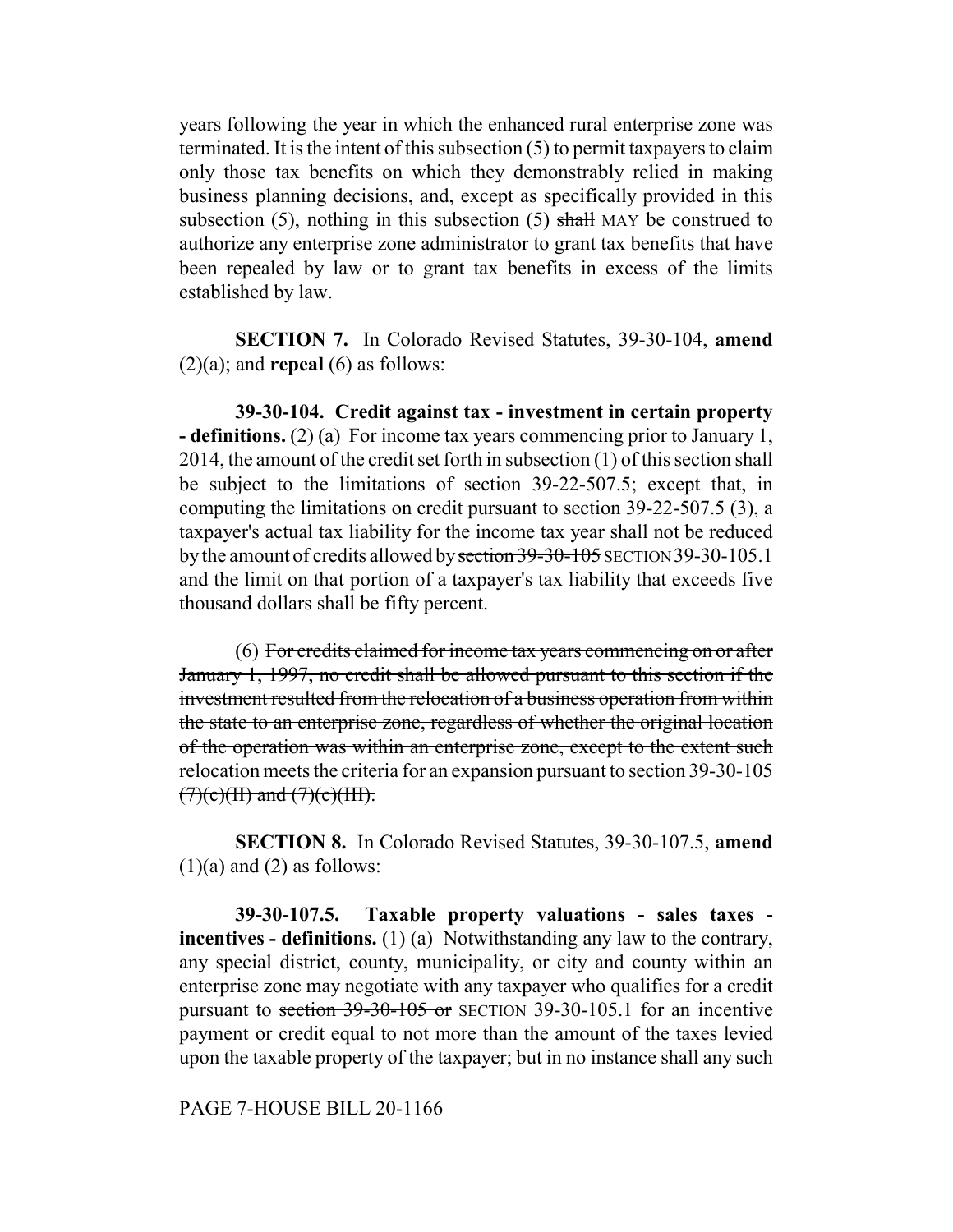negotiation result in such an incentive payment or credit which is greater than the difference between the current property tax liability and the tax liability for the same property for the year preceding the year in which the enterprise zone was approved.

(2) Notwithstanding any law to the contrary, any county, municipality, or city and county within an enterprise zone may negotiate with any taxpayer who qualifies for a credit pursuant to section 39-30-105 or SECTION 39-30-105.1 a refund of the sales taxes levied by such county, municipality, or city and county for the purchase of equipment, machinery, machine tools, or supplies used in the taxpayer's business in the enterprise zone.

**SECTION 9. Safety clause.** The general assembly hereby finds,